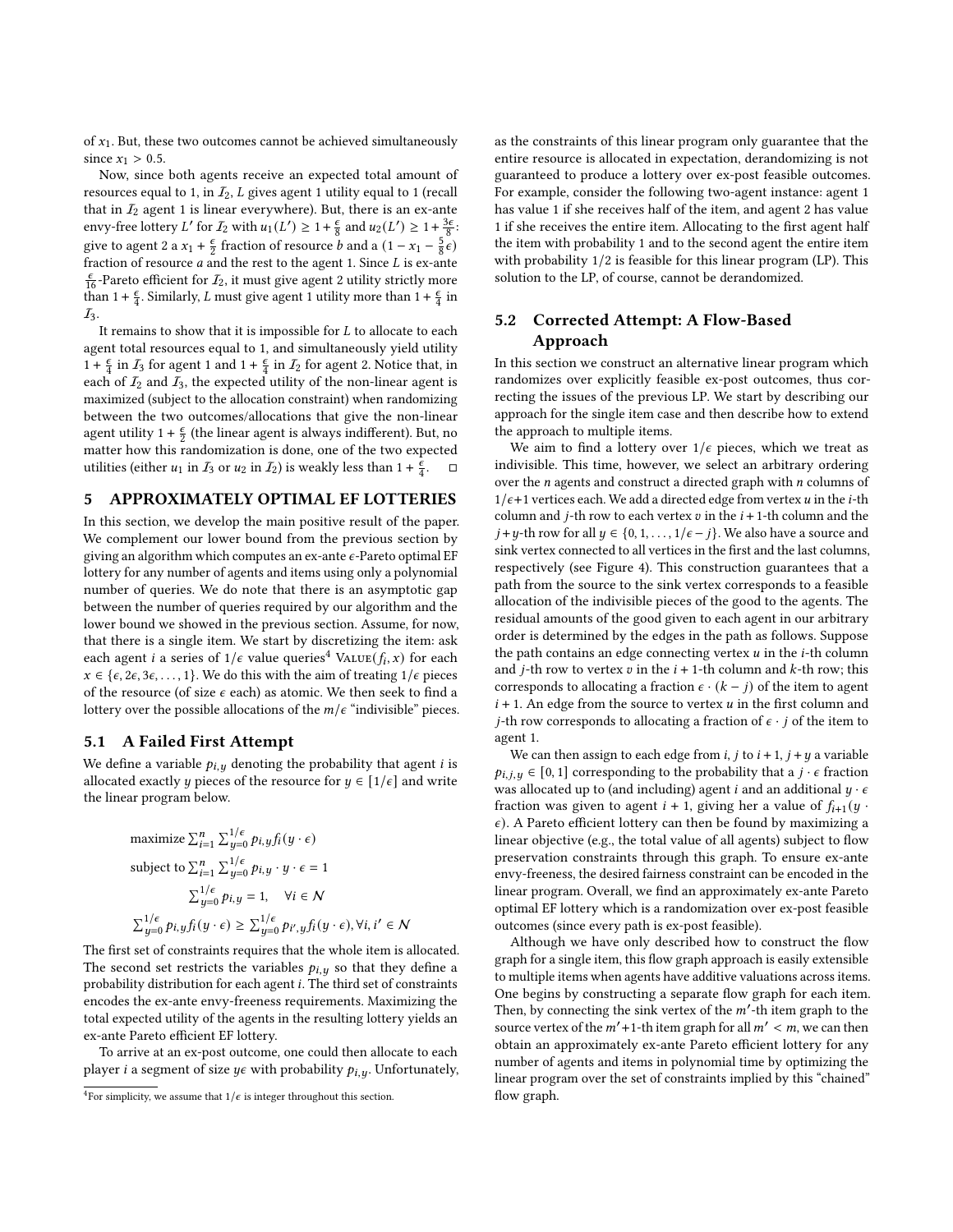

Figure 4: Example flow graph for  $\epsilon = 1/3$  and three agents. A vertex  $v$  labeled "*i*,  $y \in \mathbb{R}^n$  indicates that  $y$  pieces of the resource have been consumed along the path from  $s$  to  $v$ .

We present the linear program for a single item below. Let  $P =$  $\{2, 3, \ldots, n\} \times \{0, 1, 2, \ldots, 1/\epsilon\}$ . The objective is again to maximize the total value of the agents. The first set of constraints impose flow preservation and the second constraint requires that a unit of flow is pushed from the source. The third set of constraints encodes exante envy-freeness as agent  $i$  must weakly prefer her own lottery to that of  $i'$ :

$$
\begin{aligned} & \text{maximize} \ \sum_{i=1}^n \sum_{j=0}^{1/\epsilon} \sum_{y=j}^{1/\epsilon} p_{i,j,y} f_i((y-j)\cdot\epsilon) \\ & \text{subject to } \sum_{k=0}^{1/\epsilon} p_{i-1,k,j-k} = \sum_{\ell=0}^{1/\epsilon} p_{i,j,\ell}, \forall (i,j) \in \mathcal{P} \\ & \sum_{j=0}^{1/\epsilon} p_{0,0,j} = 1 \\ & \sum_{j=0}^{1/\epsilon} \sum_{y=j}^{1/\epsilon} p_{i,j,y} f_i((y-j)\epsilon) \geq \sum_{j=0}^{1/\epsilon} \sum_{y=j}^{1/\epsilon} p_{i',j,y} f_i((y-j)\epsilon), \\ & \forall i, i' \in \mathcal{N} \end{aligned}
$$

<span id="page-6-0"></span>THEOREM 5.1. The linear program above outputs an ex-ante  $\epsilon$ -Pareto optimal EF lottery in polynomial time using O  $\left(\frac{mn}{\epsilon^2}\right)$  queries for any  $\epsilon < \frac{1}{mn}$ .

PROOF. First note that ex-ante envy-freeness is implied directly from the constraints of the program and that the lottery implied by the variables is a randomization over ex-post feasible outcomes by the discussion above. Let  $C$  denote the maximum Lipschitz constant across all pairs of agents and resources. To demonstrate that the lottery is ex-ante  $\epsilon$ -Pareto optimal using at most  $\frac{Cmn}{\epsilon^2}$  queries, first observe that the lottery which gives each agent all the items with probability  $1/n$  is a feasible solution to our program and is consistent with our discretization. On the other hand, as the objective function is optimizing the sum of ex-ante utilities (subject to the constraints), the linear program outputs a lottery which is ex-ante Pareto optimal with respect to the discretization. Therefore, the linear program must give at least one agent utility greater than or equal to  $1/n$ . The only reason that the solution for our program would not be ex-ante Pareto efficient with respect to the full valuation functions would be if there were jumps in the valuation

functions between our queries. However, since all agents have Lipschitz valuation functions with Lipschitz constant at most  $C$ , in any ex-post outcome, if we were to give every agent an additional piece of size  $\frac{\epsilon^2}{C}$  of every item, the utility of an agent would increase by at most  $m\epsilon^2$ . For an agent with utility  $v \ge 1/n$ , we have  $v \cdot (1 + \epsilon) \ge v + \frac{\epsilon}{n} > v + m\epsilon^2$ . So, there is no lottery that improves her utility by a factor  $1 + \epsilon$ , even with respect to the exact valuation functions. Finally, since there are a polynomial number of variables and constraints the program runs in polynomial time.  $□$ 

We also note that our algorithm for finding ex-ante approximate Pareto efficient EF lotteries can be extended to agents with non-additive, bounded gradient valuation functions for a constant number of items. The procedure is largely the same, except we ask  $\frac{1}{\epsilon^m}$  value queries for all possible combinations of  $\epsilon$  sized pieces, e.g., for two items  $(0, 0), (0, \epsilon), (0, 2\epsilon), \ldots, (0, 1), (\epsilon, 0), (\epsilon, \epsilon), \ldots, (1, 1).$ We then appropriately modify the flow graph to include vertices representing all possible tuples for each agent and direct edges accordingly. However, this procedure only works for a constant number of items as the number of queries then depends exponentially on the number of items.

Since we discretize the resources into  $1/\epsilon$  pieces each and treat these pieces as indivisible items, one could consider using the approach of Budish et al. [\[11\]](#page-7-0) to find a lottery over ex-post feasible outcomes. However, our valuation functions over the items can be more general than their approach can support since we allow complementarity within a single resource (e.g., by allowing for convex valuation functions). On the other hand, their approach allows for more expressive constraint structures over the feasible allocations of goods to agents. We believe that investigating the degree to which the two approaches can be combined is an interesting question for future work.

## 6 OBSERVATIONS AND FUTURE WORK

In this section, we provide some auxiliary results in our model and suggest several interesting related open questions. An interesting first question to consider would be to tighten the gap between the upper and lower bounds on the number of queries required to compute an ex-ante  $\epsilon$ -Pareto efficient EF lottery for a constant number of players. Do  $o\left(\frac{1}{\epsilon^2}\right)$  queries suffice? In the case of general *m* and *n*, do *o*  $\left(\frac{mn}{\epsilon^2}\right)$  suffice?

While our lower bound suggests that exact ex-ante Pareto efficient lotteries are unattainable using a bounded number of queries, if we simplify our objective from ex-ante Pareto efficiency to expost Pareto efficiency then we may find an ex-ante envy-free lottery which is exactly ex-post Pareto efficient with respect to the set of all outcomes. We note that our algorithm closely resembles the well-known random serial dictatorship mechanism for one-sided matching markets of Abdulkadiroğlu and Sönmez [\[1\]](#page-7-1).

THEOREM 6.1. There exists an algorithm that produces an ex-ante envy-free lottery that is exactly ex-post Pareto efficient among the set of all outcomes using a polynomial number of queries.

PROOF. Consider an arbitrary set of  $n$  agents  $N$ . We uniformly and randomly permute the agents and label them  $1, 2, \ldots, n$ . We ask agent 1 a value query  $\text{Value}(f_{1k}, 1)$  for each item  $k \in \mathcal{M}$ . In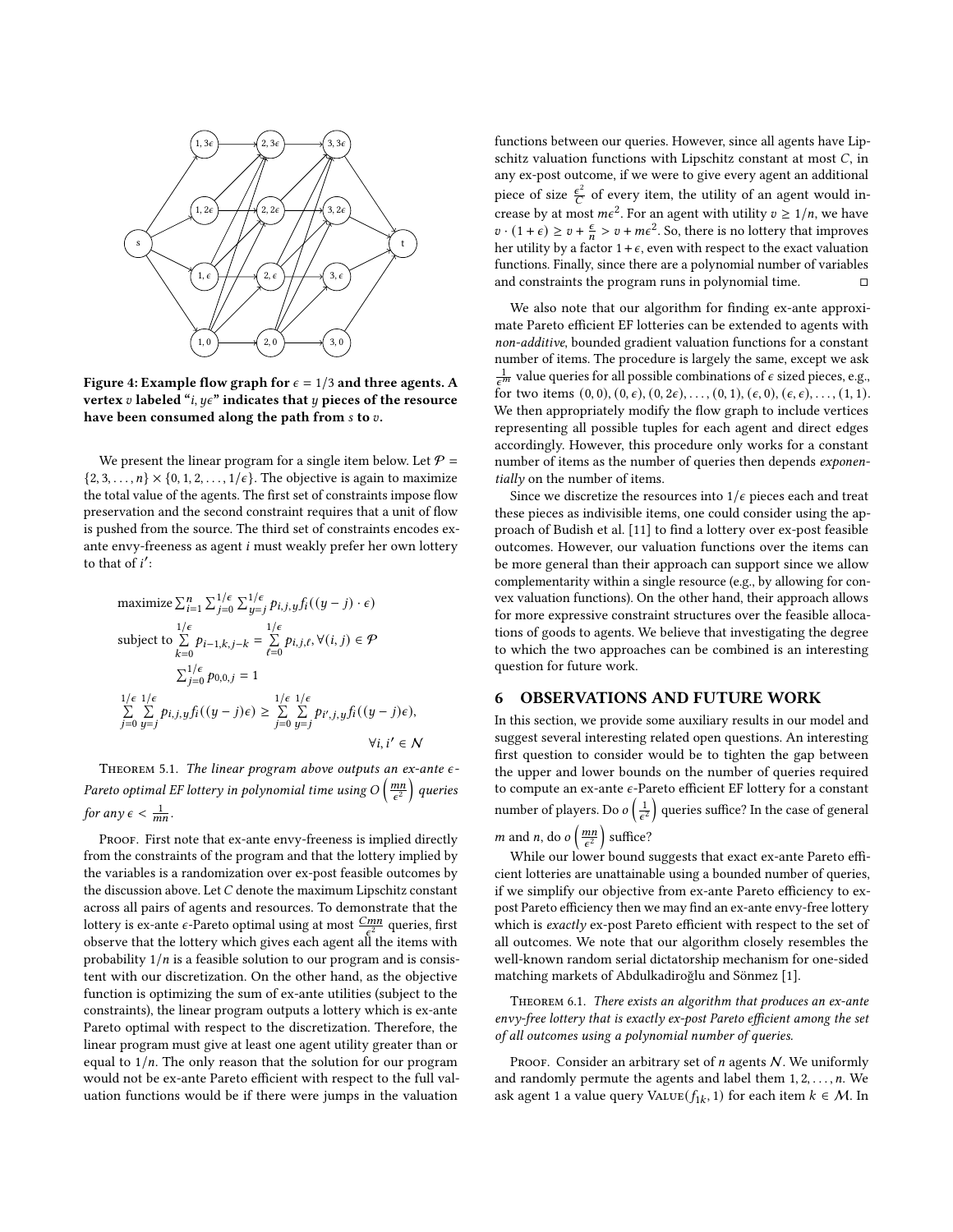doing so, we determine her value  $v_{1k}$  for receiving each good k entirely. We then ask her a cut query  $\text{Corr}(f_{1k}, v_{1k})$  for each item  $k \in \mathcal{M}$ , thereby determining how much of each good she needs to receive to obtain her "full value". We continue by allocating to her as much of each item as the corresponding cut query returns. For any remaining pieces of each item, we repeat this process for each successive agent in the ordering. As valuation functions are additive across items, it is easy to verify that this is ex-post Pareto efficient; removing any amount of any of the goods from agent i must decrease her value. This lottery is also ex-ante envy-free, since every agent has the same probability of appearing at any index in the random ordering, and at every point in the algorithm each consecutive agent receives a favorite bundle of goods among the remaining resources. Therefore, no agent envies the lottery of any other agent.

On the other hand, while ex-post Pareto efficiency is easier to achieve than ex-ante Pareto efficiency, ex-post envy-freeness is a more stringent requirement than ex-ante envy-freeness. For a lottery to be ex-post envy-free, it must be that all outcomes in its support are ex-post envy-free. One may then ask the same questions we explore in this paper through the context of the class of ex-post envy-free lotteries. For instance, can one obtain an ex-ante  $\epsilon$ -Pareto efficient lottery among the set of all ex-post envy-free lotteries using only a polynomial number of queries?

One can also imagine asking a similar question of finding ex-ante Pareto optimal lotteries among the set of all ex-ante proportional lotteries. Ex-ante proportionality is another standard notion of fairness which requires all agents to receive expected utility at least  $1/n$ . By changing the third set of constraints in our linear program in Section [5](#page-5-0) to encode proportionality, one directly obtains the same guarantee of Theorem [5.1,](#page-6-0) i.e., one obtains an approximately ex-ante Pareto optimal proportional lottery. However, perhaps even more excitingly, one could change the welfare-maximization objective and instead maximize the leximin utility by repeatedly maximizing the minimum value (as in, e.g., Kurokawa et al. [\[20\]](#page-8-0)) and drop the fairness constraint altogether. Since the equiprobable lottery is in the space of feasible lotteries, the leximin solution will necessarily give all agents expected utility at least  $1/n$ . Thus, the lottery would be approximately ex-ante Pareto optimal among all lotteries and satisfy ex-ante proportionality!

We view the question of determining if one can find a lottery which is approximately ex-ante Pareto optimal among all lotteries and which is also ex-ante envy-free to be a very interesting and challenging question. In fact, Brams et al. [\[8\]](#page-7-2) point to the related question of finding a tractable algorithm to compute welfaremaximizing envy-free and Pareto efficient allocations (among the set of all allocations) in the standard cake-cutting model even in the seemingly quite simple case of known piecewise constant valuations as their "most important, and presumably quite challenging, open problem". More broadly, investigating the extent to which different fairness notions change the shape of the ex-ante Pareto frontier is an interesting line of future study.

## 7 CONCLUSION

In this paper, we propose a new model for allocating homogeneous divisible goods and we show that it is simple in natural ways –

envy-freeness is easy to achieve – yet highly complex in others – many descriptive, non-trivial value functions can be captured. We provide an algorithm for finding approximately ex-ante Pareto optimal EF lotteries and complement this result with a lower bound on the query complexity of doing so. Notably, while our algorithm uses only value queries, our lower bound applies to any algorithm using either cut and/or value queries. We also provide an algorithm for finding exactly ex-post Pareto optimal EF lotteries which uses both cut and value queries.

Throughout this paper, we assume that valuation functions are Lipschitz. Therefore, determining if approximate Pareto optimality can be achieved when the Lipschitz assumption is removed would be a first step in extending our results. Perhaps most importantly, removing the assumption that agents are additive across resources is a major open line of further work. We have a way of converting our approach for an arbitrary number of additive items to a computationally efficient method of finding approximately ex-ante Pareto efficient EF lotteries for general valuations if there is a constant number of items. On the other hand, extending this result to arbitrarily many items may require very different techniques.

## ACKNOWLEDGMENTS

The second author was supported in part by an NSF CAREER award CCF-2047907 and NSF grant CCF-2008280. The third author was supported in part by a Google Research Scholar Award. The fourth author was supported in part by NSF grants CCF-2008280 and CCF-1755955. Part of this work was done while the last three authors were visiting the Simons Institute for the Theory of Computing.

## REFERENCES

- <span id="page-7-1"></span>[1] Atila Abdulkadiroğlu and Tayfun Sönmez. 1998. Random serial dictatorship and the core from random endowments in house allocation problems. Econometrica 66, 3 (1998), 689–701.
- [2] Georgios Amanatidis, George Christodoulou, John Fearnley, Evangelos Markakis, Christos-Alexandros Psomas, and Eftychia Vakaliou. 2018. An improved envyfree cake cutting protocol for four agents. In Proceedings of the 11th International Symposium on Algorithmic Game Theory (SAGT) (Lecture Notes in Computer Science, Vol. 11059). 87–99.
- [3] Haris Aziz and Simon Mackenzie. 2016. A discrete and bounded envy-free cake cutting protocol for any number of agents. In Proceedings of the 57th Annual IEEE Symposium on Foundations of Computer Science (FOCS). 416–427.
- Haris Aziz and Simon Mackenzie. 2016. A discrete and bounded envy-free cake cutting protocol for four agents. In Proceedings of the 48th Annual ACM Symposium on Theory of Computing (STOC). 454–464.
- [5] Xiaohui Bei, Ning Chen, Xia Hua, Biaoshuai Tao, and Endong Yang. 2012. Optimal proportional cake cutting with connected pieces. In Twenty-sixth AAAI Conference on Artificial Intelligence.
- [6] Garrett Birkhoff. 1946. Three observations on linear algebra. Univ. Nac. Tacuman, Rev. Ser. A 5 (1946), 147–151.
- [7] Anna Bogomolnaia and Hervé Moulin. 2001. A new solution to the random assignment problem. Journal of Economic Theory 100, 2 (2001), 295–328.
- <span id="page-7-2"></span>[8] Steven Brams, Michal Feldman, John Lai, Jamie Morgenstern, and Ariel Procaccia. 2012. On maxsum fair cake divisions. In Proceedings of the AAAI Conference on Artificial Intelligence, Vol. 26.
- S. Brams and A. Taylor. 1996. Fair Division From Cake-Cutting to Dispute Resolution. Cambridge University Press.
- [10] Steven J Brams and Alan D Taylor. 1995. An envy-free cake division protocol. The American Mathematical Monthly 102, 1 (1995), 9–18.
- <span id="page-7-0"></span>[11] Eric Budish, Yeon-Koo Che, Fuhito Kojima, and Paul Milgrom. 2013. Designing random allocation mechanisms: Theory and applications. American Economic Review 103, 2 (2013), 585–623.
- [12] Jan Buermann, Enrico H Gerding, and Baharak Rastegari. 2020. Fair allocation of resources with uncertain availability. In Proceedings of the 19th International Conference on Autonomous Agents and Multiagent Systems (AAMAS). 204–212.
- [13] Ioannis Caragiannis, Christos Kaklamanis, Panagiotis Kanellopoulos, and Maria Kyropoulou. 2012. The efficiency of fair division. Theory of Computing Systems